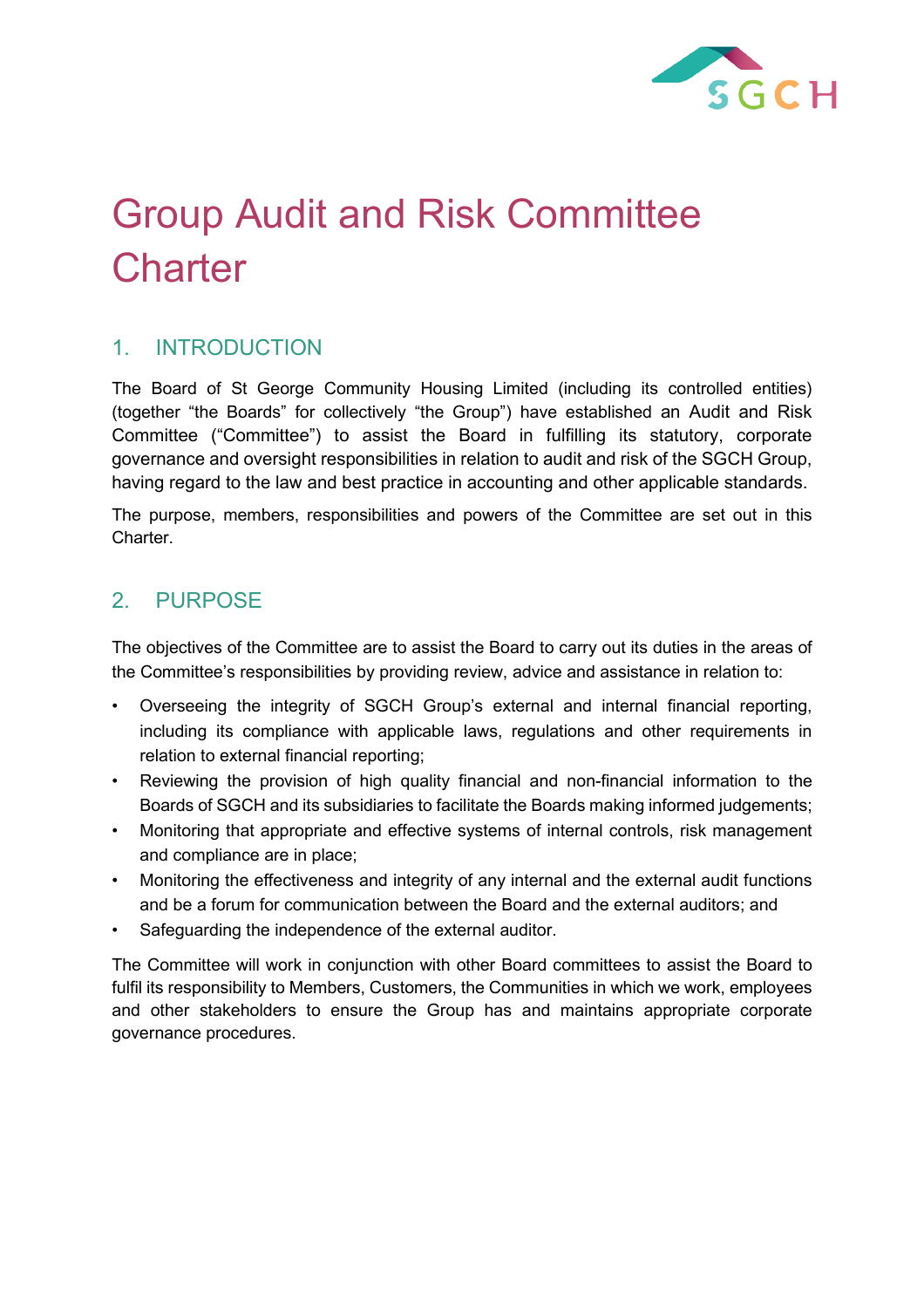# 3. COMMITTEE ROLE AND RESPONSIBILITIES

The Committee's main responsibilities are as follows:

#### **Financial Reporting**

- Review the appropriateness of SGCH Group's accounting policies and principles (including changes), as well as the methods of applying them, ensuring that they are in accordance with the required financial reporting framework and applicable accounting standards;
- Review and assess significant estimates and judgements in financial reports by making the appropriate enquiries of management about the processes used;
- Seek the external auditor's opinion of the preceding points above;
- Review and assess management's processes for ensuring and monitoring compliance with laws, regulations, funding agreements and other requirements relating to the external reporting of SGCH Group's financial information;
- Review the Chief Executive Officer's and Chief Financial Officer's declarations in relation to SGCH Group financial records and financial statements;
- Assess information from the internal and external auditor that affects the quality of financial reporting; and
- Review and recommend the financial statements and other related documents to the SGCH Board for approval.

### **External Audit**

- Make recommendations to the SGCH Board on the appointment and remuneration and removal of the external auditor;
- Review the procedures for selection and appointment of external auditors at least every three years, and conduct tenders for the position with managements support;
- Review and agree the terms of engagement for the external auditor;
- Review and approve external audit plans and monitor any change in scope
- Provide the opportunity for the Committee to meet with the external auditors without management personnel being present at least once a year;
- Monitor management's responsiveness to the external auditor's recommendations and compliance with relevant policy;
- Monitor the performance of the external auditor;
- Oversee the external auditor's independence and in particular any fees charged for work of a non-audit nature; and
- Determine that no management or other restrictions are being placed upon the external auditor.

### **Risk Management & Compliance**

• Oversee the performance and effectiveness of the SGCH Group Risk Management Framework, which should be compliant with AS/NZ ISO 31000 and manage material risks, including fraud;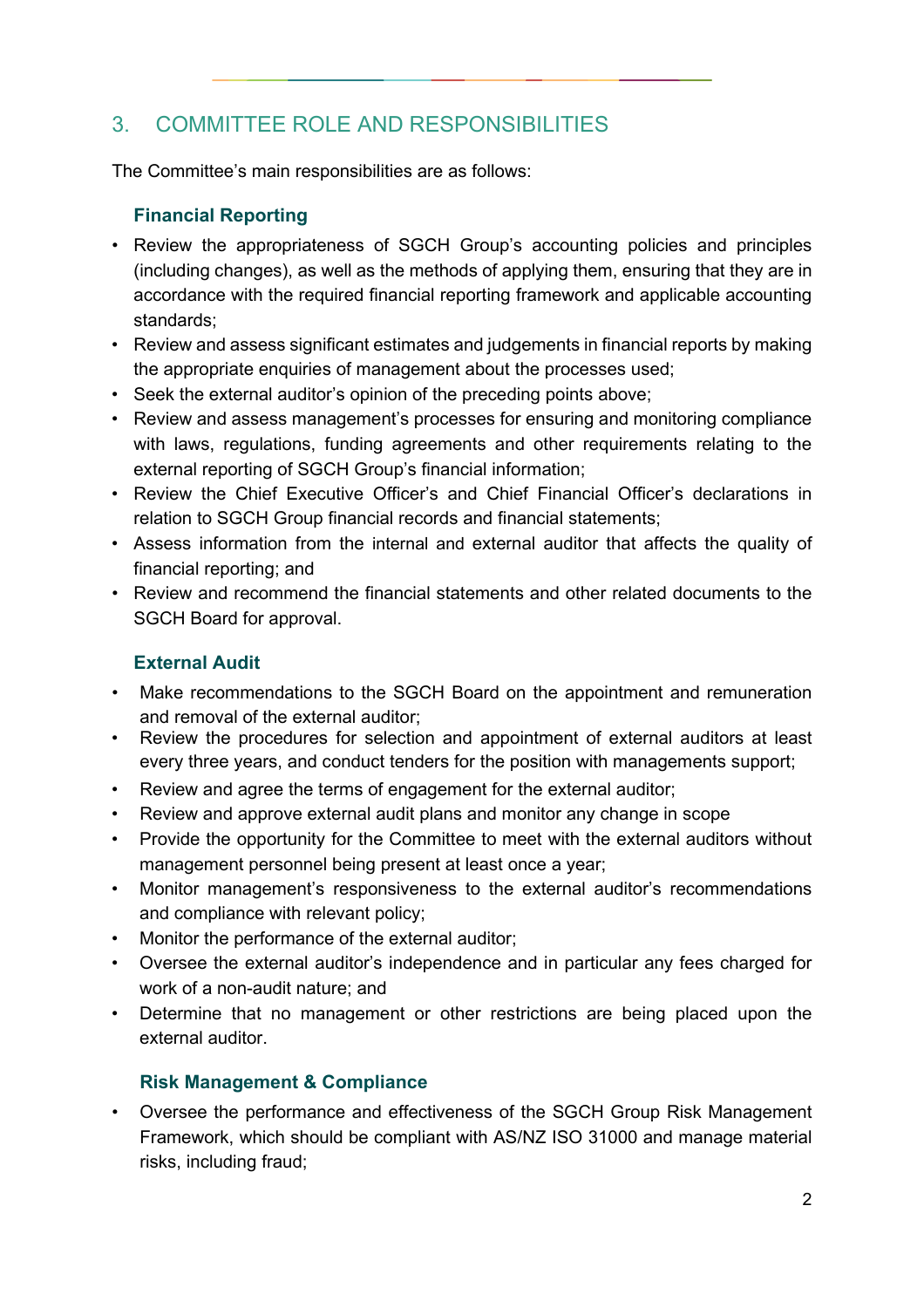- Review the implementation and monitoring of the treatment and control of SGCH Group risks and ensure that appropriate and effective risk management systems are implemented;
- Receive reports from management on new and emerging risks and the risk controls and mitigation measures management has put in place to respond to these risks;
- Monitor management's performance against the risk management framework, including whether it is operating within the risk appetite set by the Board;
- Review the strategy and adequacy of the insurance program and oversight and monitor insurance notifications and claims as appropriate;
- Oversee the implementation and adequacy of the compliance framework, including oversight of implementation strategy for significant or material new legislation and regulation;
- Monitor the actions taken to address any material breaches or significant risk matters, including those which may impact the Group's public benevolent institution or charitable status, its accreditation as a housing provider;
- Consider lessons learnt as part of the review of any material incident involving fraud or breakdown of the risk management or compliance systems;
- Endorse the SGCH Group Whistleblowing framework.
- On an annual basis, obtain independent assurance of compliance with the Group's safety management framework.

#### **Internal Audit**

- Review and make recommendations to the Board about the appointment and removal of the head of the internal audit and risk function and about the independence, objectivity and performance of the internal audit function.
- Ensure the head of the internal audit and risk function has a reporting line to the Committee Chair as well as access to all levels of management;
- Review and approve the scope of the internal audit plan and work program to assess that it covers material business risks;
- Obtain periodic independent assurance of the adequacy of the risk management framework;
- Monitor and assess management's responsiveness to internal audit findings and recommendations;
- Provide the opportunity for the Committee to meet with the head of the internal audit and risk function without management personnel being present at least once a year.

# 4. MEMBERSHIP

- All Committee members must be non-executive Directors. The Chair should not be the Chair of the Board unless the Board determines otherwise. The Committee will comprise a minimum of three members and a majority of members will be independent.
- The Board will appoint the Committee members (including the Chair) and may remove or replace the Chair and Committee members by resolution.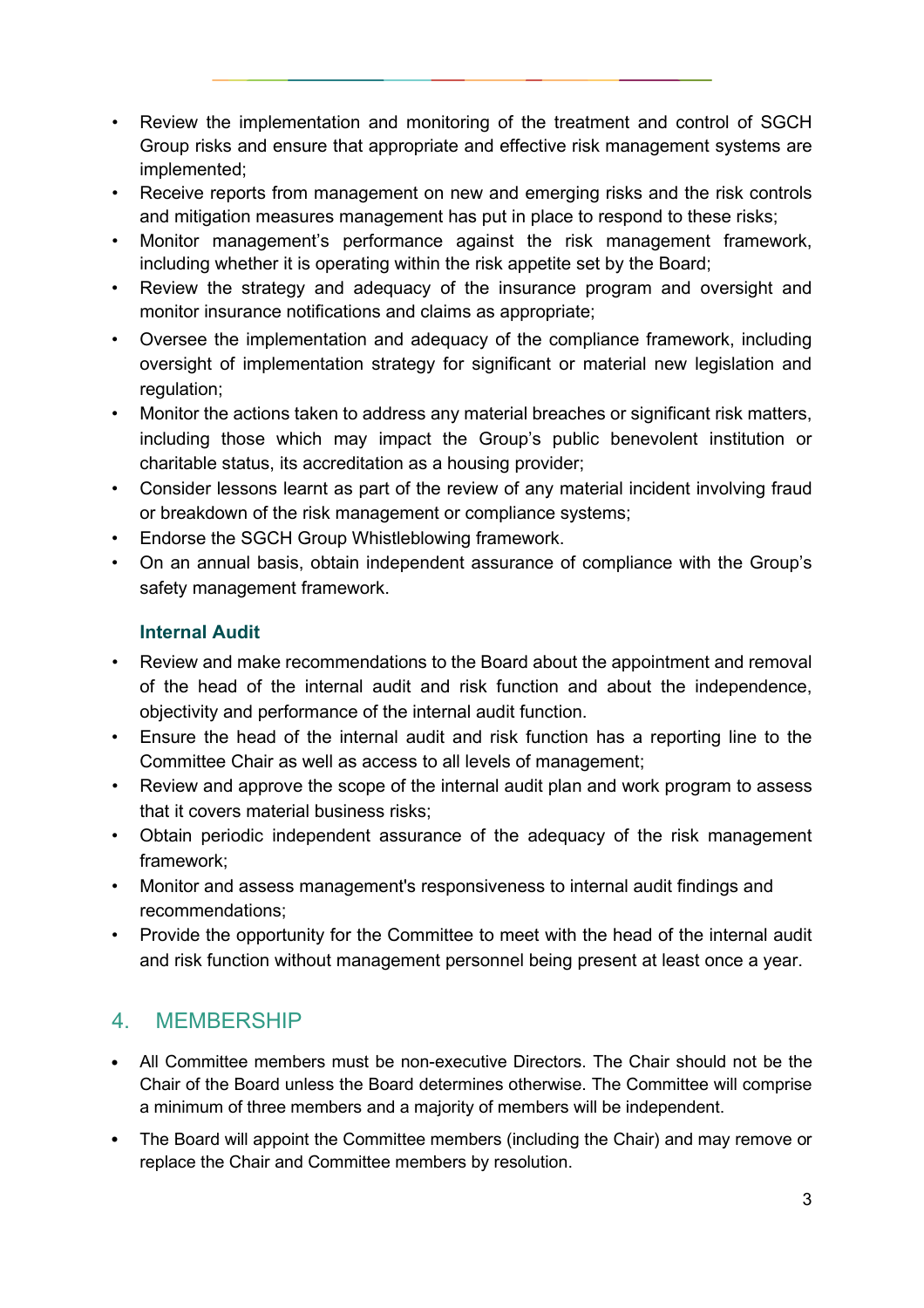- The CEO shall have a standing invitation to attend the Committee meetings as a nonvoting ex-officio member.
- All Directors of the Board have a standing invitation to attend Committee meetings, and should inform the Chair of their intention to attend.
- Members of management and external consultants may attend Committee meetings at the invitation of the Committee Chair.
- The Committee members have authority to directly request and access relevant information, to interview management and to directly access internal and external auditors on request.
- The Committee is entitled to have access to and meet with advisors including legal advisors without executives or management of the Group being present.
- Each Committee member is to be financially literate with at least one member having  $\bullet$ financial expertise (ie financial reporting, accounting, auditing or related financial management expertise), as the Board determines, and at least one member should have an understanding of the businesses in which SGCH Group operates.

## 5. MEETINGS

- The Committee will meet at least three times per year, or more frequently as necessary.
- A quorum for any Committee meeting will be two members.
- All Directors of the Board are entitled to receive copies of Committee papers.
- The Secretary of the Committee will be the Group Company Secretary or their appointed delegate.
- The Committee agenda and papers will be circulated to the Committee members within a reasonable period in advance of each Committee meeting.
- $\bullet$ The Committee may pass a resolution without a Committee meeting being held.
- If the Committee Chairman is not present within 15 minutes after the time appointed for  $\bullet$ holding a Committee meeting, the Committee members will choose one of their number as Chairman of the meeting.
- At the conclusion of each meeting, the Committee is entitled to meet with the head of the internal audit and risk function and the external auditor (separately or together) without executives or management present and in camera.
- The Group Company Secretary or their nominee will be responsible for keeping minutes of Committee meetings. Minutes shall be distributed for approval to all Committee members and signed by the Chairman within one month.

## 6. REPORTING

The Committee will make recommendations to the Board and the Chair of the Committee will provide regular updates to the Board about the Committee's activities.